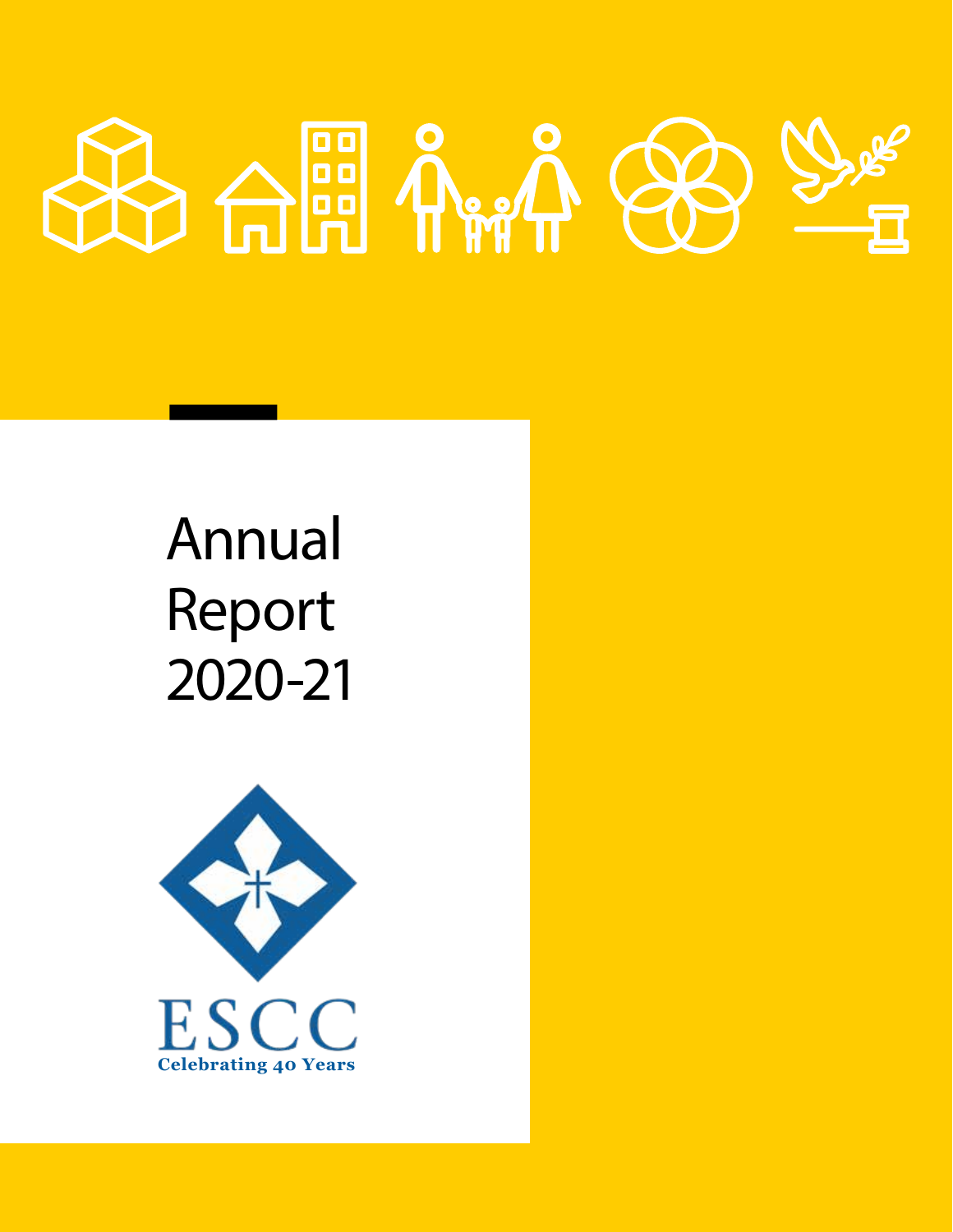*Paula Celani*



## **Content** Annual Report 2020-21



| I.                        | <b>Staff</b>                                            | 03 |
|---------------------------|---------------------------------------------------------|----|
| $\mathbf{II}$ .           | Message from the President                              | 03 |
| $\mathbf{m}_{\mathbf{c}}$ | <b>Strategic Priorities</b>                             | 04 |
|                           | IV. Mission & Values                                    | 05 |
| $V_{\rm c}$               | <b>English-Speaking Quebecers and Language Politics</b> | 06 |
|                           | VI. Animating                                           | 07 |
|                           | <b>VII.</b> Newcomers                                   | 08 |
|                           | <b>VIII. Assisting Seniors</b>                          | 09 |
|                           | IX. Community Resources                                 | 10 |
| Х.                        | Sponsors                                                | 12 |

Report for <mark>2020-2021</mark>. This has been<br>Report for <mark>2020-2021</mark>. This has been<br>o bring new challenges for all and<br>gled, in different ways and under<br>with a completely altered reality in<br>d in our church communities,<br>ade to cont I am proud of the efforts that the Council made to continue to fulfil its mandate despite the disruptions of the past year. Knowing that project expenses were going to be lower because of the necessity of cancelling certain events during the lockdown, the Council sought to assist the community where it could. As an example, the Council provided the money for Montreal Directed Retreats to purchase a Zoom Pro subscription so that they could start a daily program entitled, "Praying with Scripture on Zoom." Over 200 people are registered for the program and between 20-30 people participate everyday. Catherine Cherry of MDR reports that over 95% of the participants are older adults and that the program has been one of their primary means of maintaining social and spiritual connections during the pandemic. The Council also provided support to food assistance programs run from our English-speaking parishes as well as connecting them to extra funding which was provided through their local MNA's offices. In addition, the Council organized online workshops for English-speaking newcomers on the topics of taxes and Canadian finance.

Sadly, the last year has seen the passing of a number of former Board members: Fr. John Walsh and Richard McConomy, both founding members of the Council, as well as Margaret Healy, Robert Dobie and Bob Cochrane. We are grateful for their lives of dedicated service to the community.

Founded in 1981, the English Speaking Catholic Council is currently celebrating 40 years of service to the minority language community of Quebec. Naturally this year will be one which involves looking back in gratitude for the many accomplishments of the Council and recognition of the men and women who contributed to those efforts. But it will also be a year of vigilance, education and action as the political and linguistic landscape once again shifts and shudders beneath our feet.

I would like to thank each of the Directors of the Board for their generous contribution of time to the work of the Council. In addition, I would like to thank our Executive Director, Anna Farrow, and our Executive Assistant, Suzanne Brown, for their efforts on behalf of the Council.

## Message from the President

I am pleased to present the ESCC's Annual Report for 2020-2021. This has been an extraordinary year. Every day seemed to bring new challenges for all and great hardships for many. We have struggled, in different ways and under different circumstances, to come to grips with a completely altered reality in both our professional and personal lives and in our church communities

002 <<<< Annual Report 2020-21 Annual Report 2020-21 >>>> 003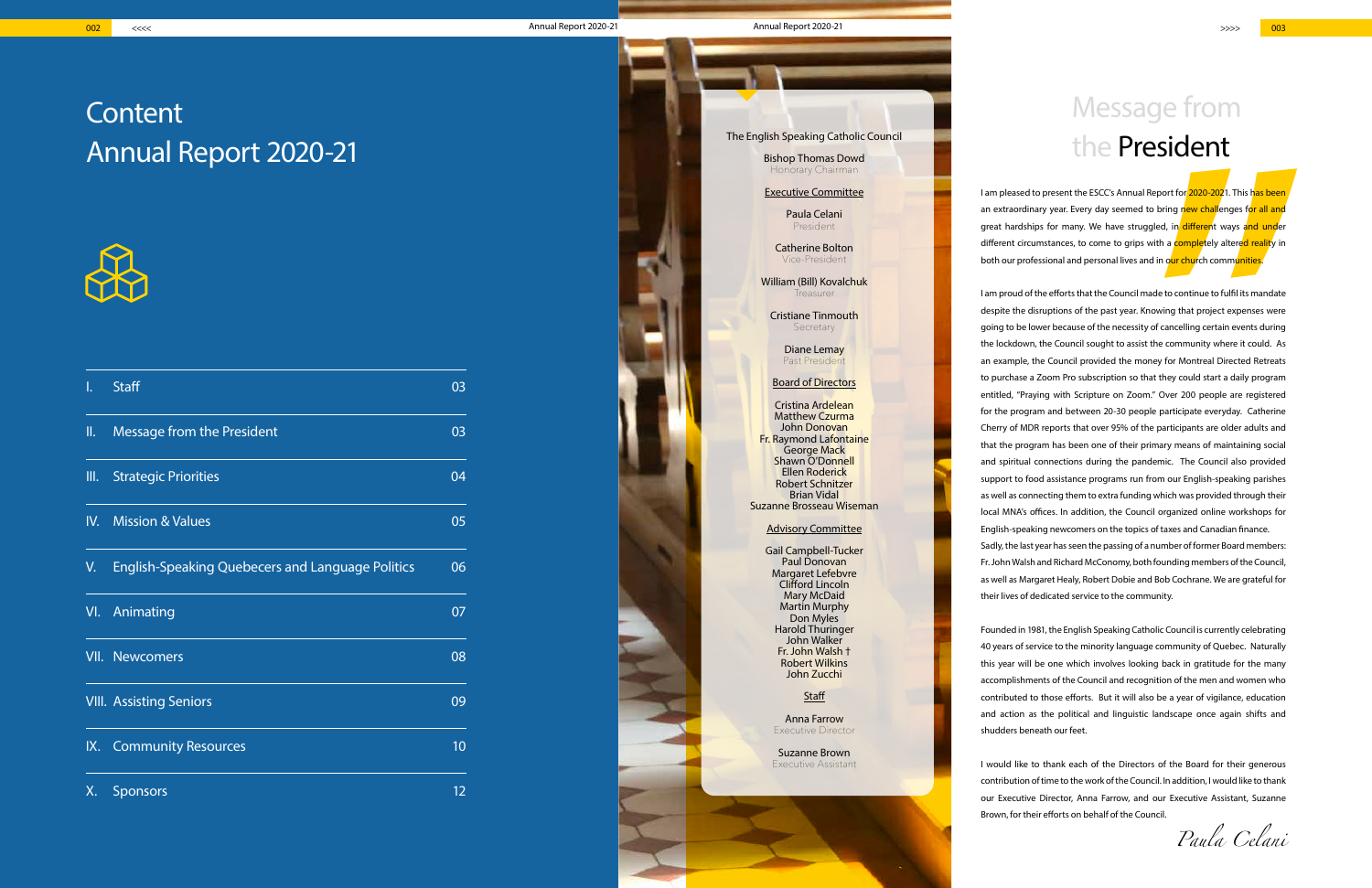### Our Vision

To be a forum for Montreal's Englishspeaking Catholics of all origins as well as a knowledgeable, articulate and reasoned lay Catholic voice on matters affecting the vitality of the Englishspeaking community in Quebec and the common good of Canadian society.





## Our Mission

To act as a catalyst, convener and facilitator of community life and collective action for the Englishspeaking Catholic Community of Greater Montreal (ESCC) and to develop and advocate positions on issues of public concern which affirm and promote Catholic ideals and values related to human dignity, social justice and the common good.

1. Participate with community organizations and initiatives which advance the interests of the Englishspeaking community in Quebec, with a particular emphasis upon, and concern for, the Englishspeaking Catholic community.

2. Work with community leaders to welcome and integrate new immigrants and newcomers to the English-speaking community of Quebec.

3. Provide research and plan activities to improve the quality of life for English-speaking seniors. Address social isolation amongst English-speaking seniors of Greater Montreal area.

4. Collaborate with established networks to promote access to English-language health and social services.

5. Engage with community leaders and government representatives on life and education issues, including but not restricted to: abortion, euthanasia and palliative care.







# Strategic **Priorities** 2020-21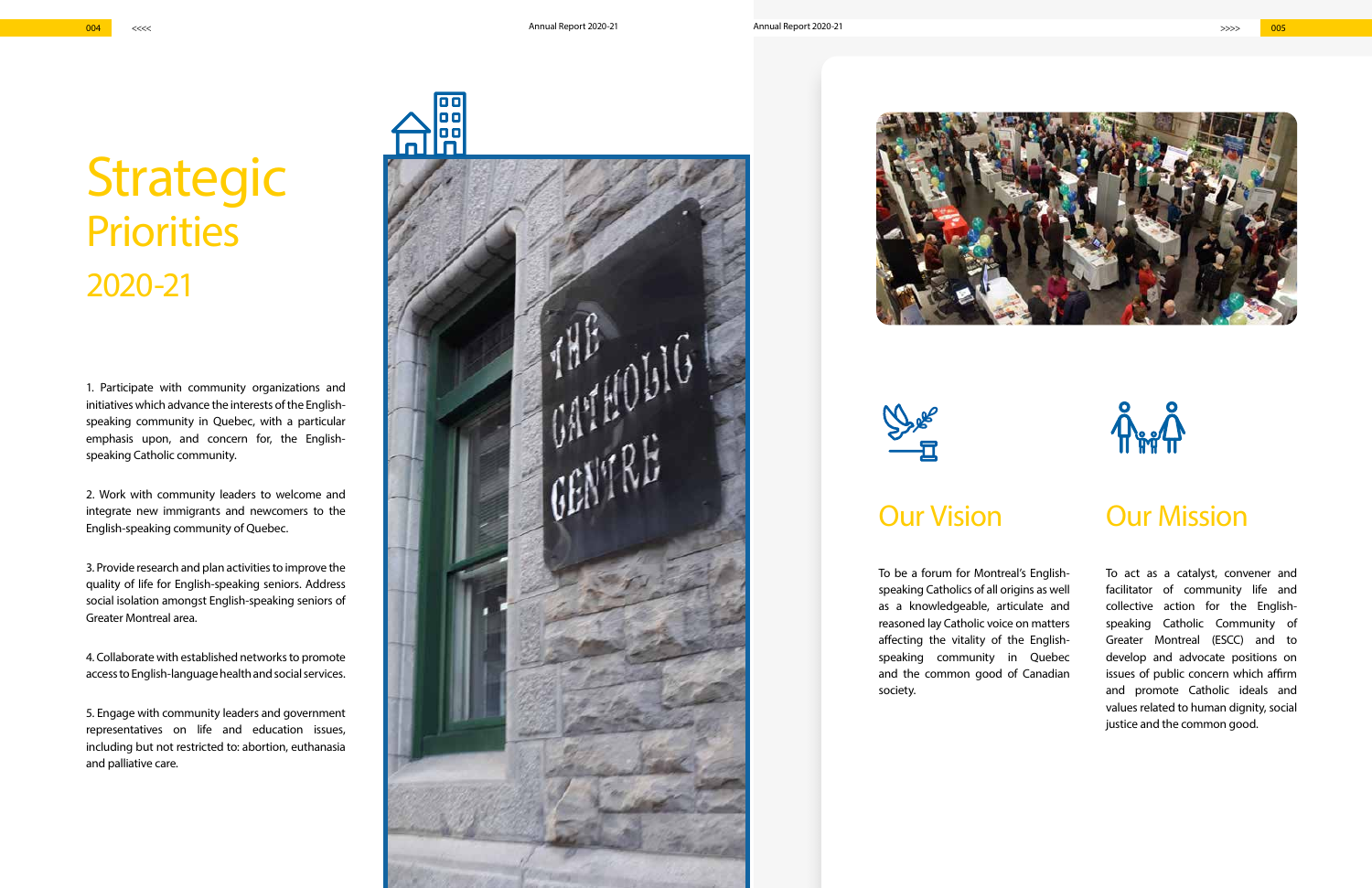#### Animating

As the result of the Covid-19 restrictions put in place in the spring of 2020, the Council was forced to cancel the public lecture that had been scheduled to take place on March 26, 2020. The Council reorganized the event for a Zoom format, and *Social Isolation and the Lessons of Lockdown* was held on December 3, 2020. The event featured Milton Friesen, General Manager CitiIQ, who presented the results of the 2019 Angus Reid study of loneliness in Canada and teased out the effects of the Covid restrictions on social isolation and the well-being of the population. The event included a panel discussion involving Vanessa Herrick of Seniors Action Quebec, Talitha Lemoine of Catholic Christian Outreach and Cathie Macaulay of Pastoral Home Care, of the Archdiocese of Montreal. 55 attendees benefitted from the reflections and information shared by the speaker and panelists.





In a year of incredible upheaval, the English minority language community of Quebec has seen the unfolding of a new set of challenges on the language front. These challenges come from both the federal and provincial government and have the potential to alter both the Canadian constitutional landscape and the everyday lives of English-speaking Quebecers. On February 19, 2021, the government released its policy paper on its proposed changes to the Official Languages Act, English and French: Towards the substantive equality of official languages in Canada. A key underlying principle of those changes was telegraphed in the Throne Speech delivered five months earlier in which it was stated that the government, "has the responsibility to protect and promote French not only outside of Quebec, but also within Quebec." This marked a shift from the federal government's tradition and Constitutional obligation to respect the equality of our official languages to an approach that would consider French a minority language in need of differential treatment under the law. An example of this change; Ottawa is proposing creating

new language of work and language of service rights for federally regulated businesses operating in Quebec and areas with a significant Francophone population, for Francophones only, not for Englishspeaking workers and clients. Other aspects of the federal proposal could seriously affect the way the Constitutional language rights of English-speaking Quebecers are interpreted by the courts.

The ESCC has been a member organization of the Quebec Community Groups Network since the QCGN's creation in 1995. This past year has seen both staff and Board of the ESCC partner with the QCGN in its efforts to raise awareness of the new challenges to the vitality of the English-speaking community of Quebec. The Executive Director of the ESCC was elected to the Board of the QCGN in November 2020, serves on the Communications Committee of the QCGN and has been actively engaged with meeting a wide range of individuals and community groups who have an interest in and concern for these pressing matters of linguistic and legal rights.

## English-Speaking Quebecers and Language Politics



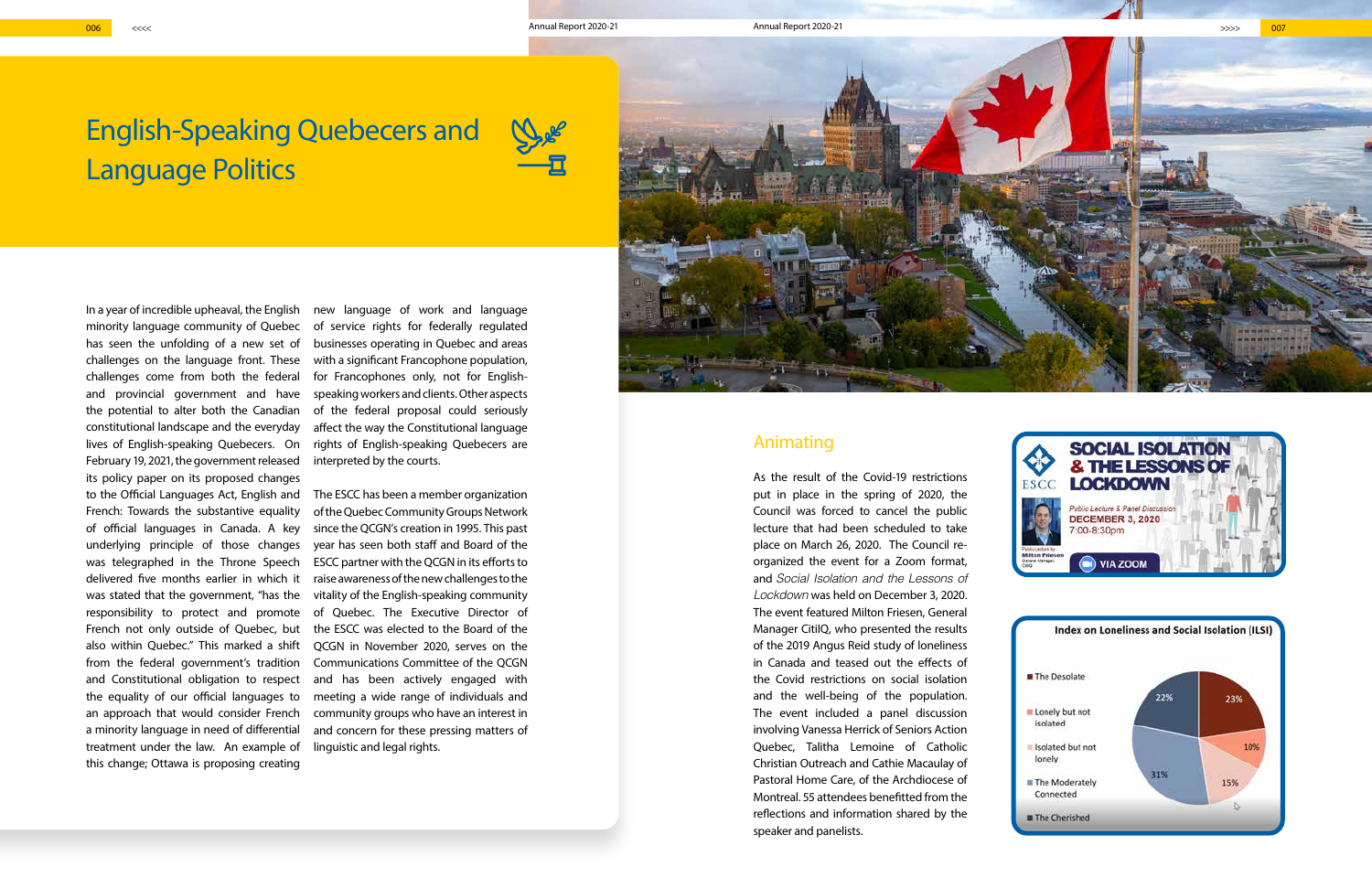The results of the parish survey, *Parishes & Newcomers*, implemented by the ESCC between 2018 – 2020, highlighted the needs of newcomers, particularly young families, in the first years of their new life in Canada. Respondents overwhelmingly asked for language classes and workshops on adjusting to life in Canada within the parish context. As a follow-up to the distribution of the survey, the Council ran a focus group in May 2020 with parishioners from St. John Brebeuf. One of the participants stated that she needed "…to have someone to help the kids with their French. Even if I speak French, but I'm not so good to teach them French…and I received so much papers at the beginning. I could not understand it. Even in English, I could just take a picture, translate it and not understand it."

After a meeting with the pastor of St. John Brebeuf in September 2020,

plans were laid for the provision of workshops for newcomers and the establishment of homework drop-in clinics at the parish. This project was planned to commence in the winter of 2021, but given the second wave of the virus and the resulting lockdown measures, those plans were placed on hold. In the interim, the ESCC organized and hosted two Zoom workshops, which provided information for newcomers. On February 27, 2021, the Canadian Revenue Agency animated a workshop on newcomers and the Canadian tax system. On March 27, 2021, Marcelo Taboada animated a workshop on the Canadian banking system for newcomers.

# Celebrating 40 Years of ESCC **Celebrating 40 Years of I**

The Council is excited by the possibilities of continuing and expanding partnerships with Englishspeaking parishes to support and integrate newcomers to Quebec.

#### Assisting Seniors

The Council has continued to be an active participant in the meetings and committees of the One Voice Coalition, the association of organizations working with and for English-speaking seniors in the Greater Montreal Area. In order to support One Voice, the ESCC collaborated on consultations with English-speaking seniors that focused on their experience of access to health and social services in English. The Council is a co-funder of the project with the Community Health & Social Services Network (CHSSN), and has assisted in its organization and provided material support through provision of its online survey and video-conferencing platforms. The desired outcome of these consultations is that One Voice would be provided with a focus for its efforts in assisting and advocating for the clients of its member organizations.













## **Newcomers**

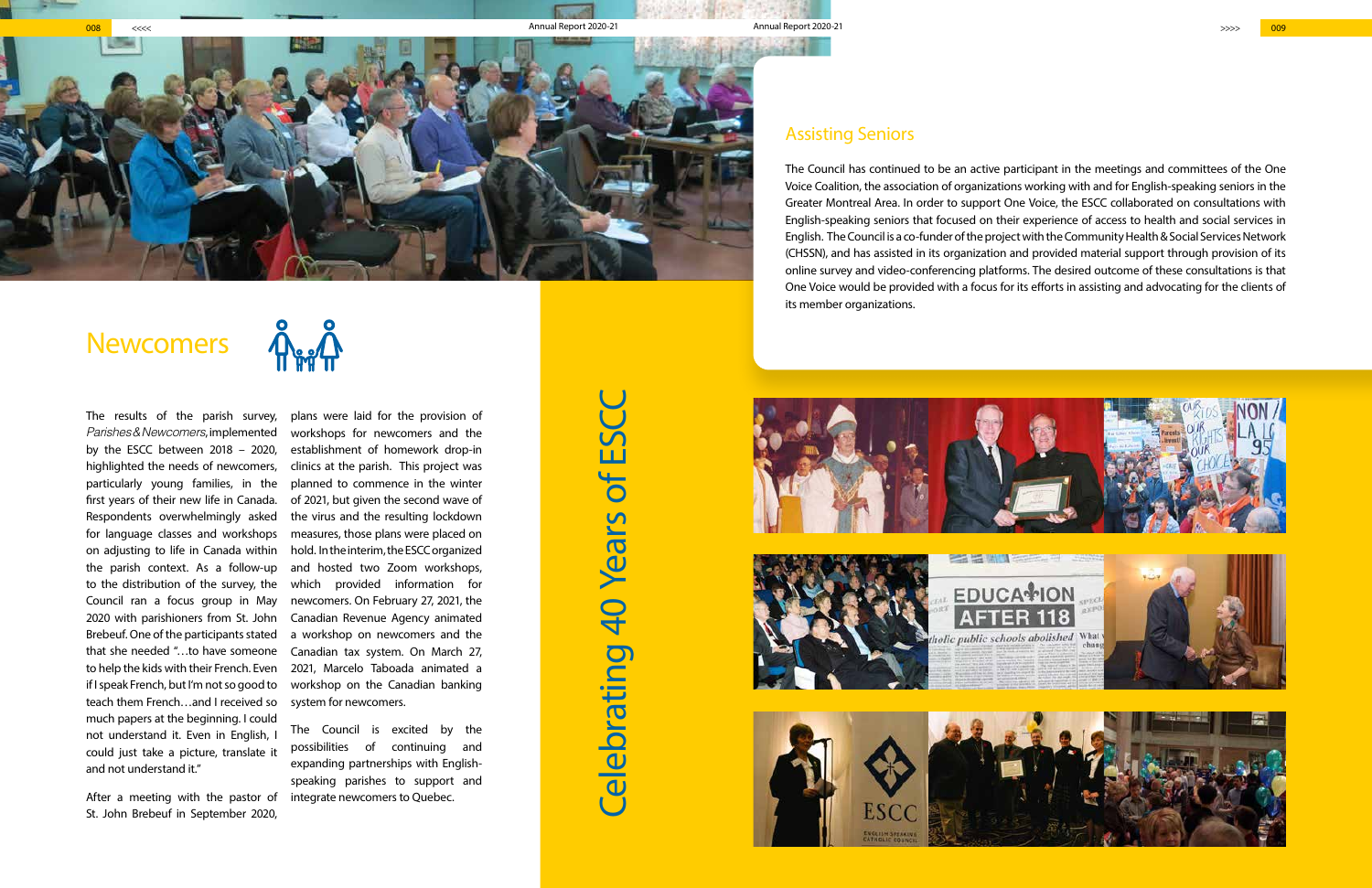ACRA Association of Catholic Retired Administrators *www.acracan.org*

Adult Religious Education Services *www.diocesemontreal.org/en/services*

Aid to the Church in Need *www.acn-canada.org*

Almage Senior Community Centre *www.almage.org*

Ancient Order of Hibernians *www.aoh-montreal.com*

Auberge Madeleine *www.aubergemadeleine.org*

Batshaw Youth and Family Centres Foundation *www.batshawfoundation.ca*

Benedict Labre House *www.benedictlabre.org*

Camp Caritas *www.campcaritas.ca*

Camp Kinkora *www.campkinkora.com*

Canadian Centre for Ecumenism *www.oikoumene.ca*

Catholic Action Montreal *www.catholicaction.ca*

Catholic Charismatic Services of Montreal

Catholic Christian Outreach

Catholic Times Montreal Inc. (archives)

Catholic Women's League of Canada

CCS – Collective Community Services *www.ccs-montreal.org*

Centre for Reproductive Loss *www.crl-rho.org*

Christian-Jewish Dialogue of Montreal

Citizen Advocacy Montreal *www.parrainagemontreal.org*

City House Foundation *www.sacredheart.qc.ca*

Commissioner of Official Languages

Communion and Liberation *www.ca.en.clonline.ca*

Community Health and Social Services Network *www.chssn.org*

Concordia University Catholic Student Association (CUCSA) *www.facebook.com/cucsa*

Consensus Mediation Centre (CMC) *www.consensusmediation.org*

Couples for Christ (CFC)

Crib and Cross Franciscan Ministries

*www.cribandcross.org*

Dans La Rue (Le Bon Dieu) *www.danslarue.org*

Department of Theological Studies, Concordia University *https://www.concordia.ca/artsci/the ology.html*

Development and Peace – Caritas Canada

*www.devp.org*

Diocesan Camping Association (DCA)

DCA: Family Camp *www.dfc-kinkora.ca*

DCA: Liturgy Camp

*www.campdlc.com*

DCA: Visions Camp

*www.visionscamp.com*

DCA: Youth in Action Camp *www.youthinactioncamp.ca*

Diocesan Centre for Marriage, Life and the Family (DCMLF)

Diocesan Office for Faith Education *www.diocesemontreal.org/en/services-resources/faith-education.html*

Diocesan Priesthood Guild of Montreal (DPG)

Diocesan Social Action Ministry Group

Diocesan Youth Ministry Office *www.diocesemontreal.org/en/services-resources/youth-ministry.html*

Dominus Vobiscum Family Retreat Centre *www.newmancentre.org/dominusvo -*

*biscum.ca*

Don Bosco Mission Office

*www.dbmo.ca*

En Route Foundation *www.ca.en.clonline.org*

Executives Available

Family Matters / The Marriage

Workshop *www.letstalkaboutlove.ca*

Father Dowd Foundation

Father Dowd Residence

Father Dowd Residence Auxiliary

Foundation of Catholic Community Services Inc.

*www.fccsmontreal.org*

Holy Cross Residence

Ignatian Spirituality Centre of Montreal *www.ignatiancentremtl.ca*

Institute For Christian Communities

Justice, Peace and Integrity of Creation Office (JPIC) *www.jpic-visitation.org*

Knights of Columbus L'Abri en Ville

*www.labrienville.org*

L'Arche Montreal Inc. *www.larche-montreal.org*

Legion of Mary – Montreal Curia

Logifem Inc.

#### *www.logifem.org*

Loyola Alumni Founding Chapter *www.concordia.ca/alumni-friends*

Loyola High School

*www.loyola.ca*

Loyola High School Alumni and

Associates *www.loyola.ca*

Loyola High School Foundation

*www.loyola.ca*

Marriage Preparation (Diocesan)

Marriage Tribunal

MECUM Contemplative Christian

Community

MEDITATIO - The Canadian Christian Meditation Community *www.wccm-canada.ca*

Montreal Challenge Movement *www.montrealchallenge.ca*

Montreal Directed Retreats *www.montrealretreats.org*

Montreal English Catholic Cursillo

Movement

Montreal Pro-Life *www.prolifemtl.org*

Montreal St. Patrick's Foundation

Nazareth Community Nazareth House & Anne's House *www.nazarethcommunity.com*

Newman Association of Montreal Inc. *www.newmancentre.org*

Notre-Dame-de-Bon-Secours Chapel *www.marguerite-bourgeoys.com*

Notre Dame de Sion Elementary School (Bilingual)

*www.ebnds.ca*

Office for English Pastoral Services

(O.E.P.S.)

*www.diocesemontreal.org/en*

Pastoral Home Care Services (S.A.S.M.A.D. – English Sector) *www.facebook.com/pastoralhomeca -*

*reservices*

Peace, Freedom and Healing Ministry *www.fatherlou.com*

Pillars Trust Fund Inc. *www.pillarstrust.org*

Quebec Community Groups Network *www.qcgn.ca*

Quebec Life Coalition *www.cqv.qc.ca*

Residence Projet Chance Inc.

Sacred Heart School of Montreal *www.sacredheart.qc.ca*

Saint Antoine 50+ Community Centre

Salesian Youth Centre (Don Bosco Youth Leadership Centre) *www.dylc.com*

Social Justice Connection *www.sjc-cjs.org*

St. Margaret Residence

St. Mary's Hospital Auxiliary

St. Mary's Hospital Centre *www.smhc.qc.ca*

St. Mary's Hospital Foundation *www.stmaryshospitalfoundation.ca*

St. Patrick Development Foundation (St. Patrick Square) *www.spsquare.ca*

St. Patrick's Society of Montreal *www.spsmtl.com*

The Alpha Course

The Priory School (Elementary) *www.priory.qc.ca*

The Teapot 50 Plus Centre Lachine Senior Citizens *www.theteapot.org*

Theologia Book Ministry *www.theologia.ca*

Thomas More Institute *www.thomasmore.qc.ca*

United Irish Societies of Montreal Inc. *www.montrealirishparade.com*

Villa Maria Foundation

Vila Maria High School *www.villamaria.qc.ca*

West Island Citizen Advocacy *www.volunteerwica.com*

Worldwide Marriage Encounter (ME) *www.wwme.org*





#### 0010 <<<< Annual Report 2020-21 Annual Report 2020-21 >>>> 0011